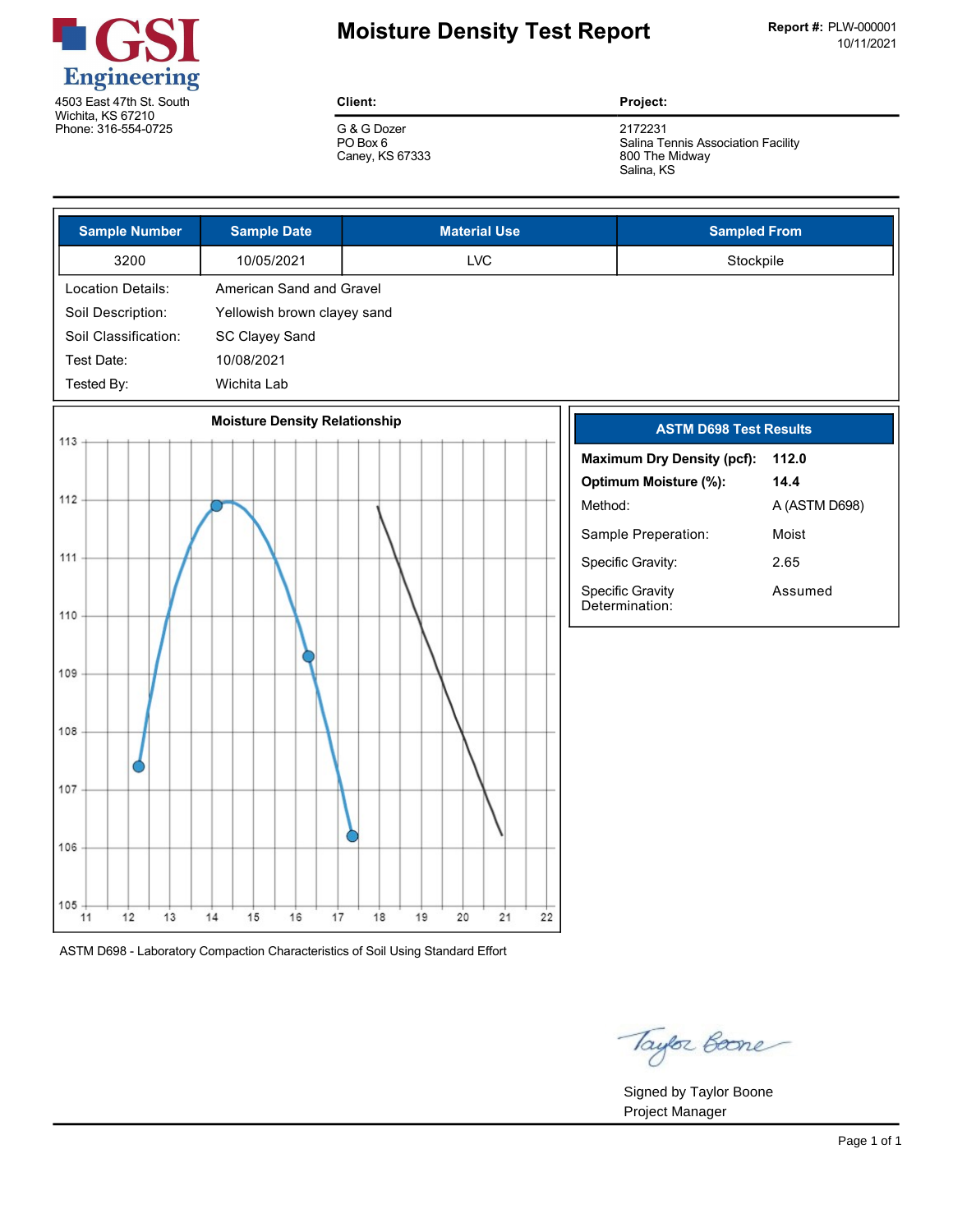

# **Moisture Density Test Report** Report Report #: PLW-000002

**Client:**

G & G Dozer PO Box 6 Caney, KS 67333 **Project:**

2172231 Salina Tennis Association Facility 800 The Midway Salina, KS

| <b>Sample Number</b>            | <b>Sample Date</b>                   | <b>Material Use</b>              | <b>Sampled From</b>                        |
|---------------------------------|--------------------------------------|----------------------------------|--------------------------------------------|
| 3356                            | 10/26/2021                           | <b>Mass Grading</b>              | Subgrade                                   |
| <b>Location Details:</b>        | <b>Stadium Bleachers</b>             |                                  |                                            |
| Soil Description:               | Greyish brown clayey sand            |                                  |                                            |
| Soil Classification:            | SC Clayey Sand                       |                                  |                                            |
| Test Date:                      | 11/01/2021                           |                                  |                                            |
| Tested By:                      | Wichita Lab                          |                                  |                                            |
| 125                             | <b>Moisture Density Relationship</b> |                                  | <b>ASTM D698 Test Results</b>              |
|                                 |                                      |                                  | <b>Maximum Dry Density (pcf):</b><br>123.1 |
| 124                             |                                      |                                  | Optimum Moisture (%):<br>10.0              |
| 123                             |                                      | Method:                          | A (ASTM D698)                              |
|                                 |                                      |                                  | Sample Preperation:<br>Moist               |
| 122                             |                                      |                                  | Specific Gravity:<br>2.65                  |
| 121                             |                                      |                                  | Specific Gravity<br>Assumed                |
|                                 |                                      |                                  | Determination:                             |
| 120                             |                                      |                                  |                                            |
| 119                             |                                      |                                  |                                            |
|                                 |                                      |                                  |                                            |
| 118                             |                                      |                                  |                                            |
| 117                             |                                      |                                  |                                            |
| 116                             |                                      |                                  |                                            |
|                                 |                                      |                                  |                                            |
| 115                             |                                      |                                  |                                            |
| 114                             |                                      |                                  |                                            |
|                                 |                                      |                                  |                                            |
| 113<br>6<br>$\overline{7}$<br>8 | 10<br>12<br>9<br>11                  | 17<br>18<br>13<br>14<br>15<br>16 |                                            |
|                                 |                                      |                                  |                                            |

ASTM D698 Laboratory Compaction Characteristics of Soil Using Standard Effort

Taylor Boone

Signed by Taylor Boone Project Manager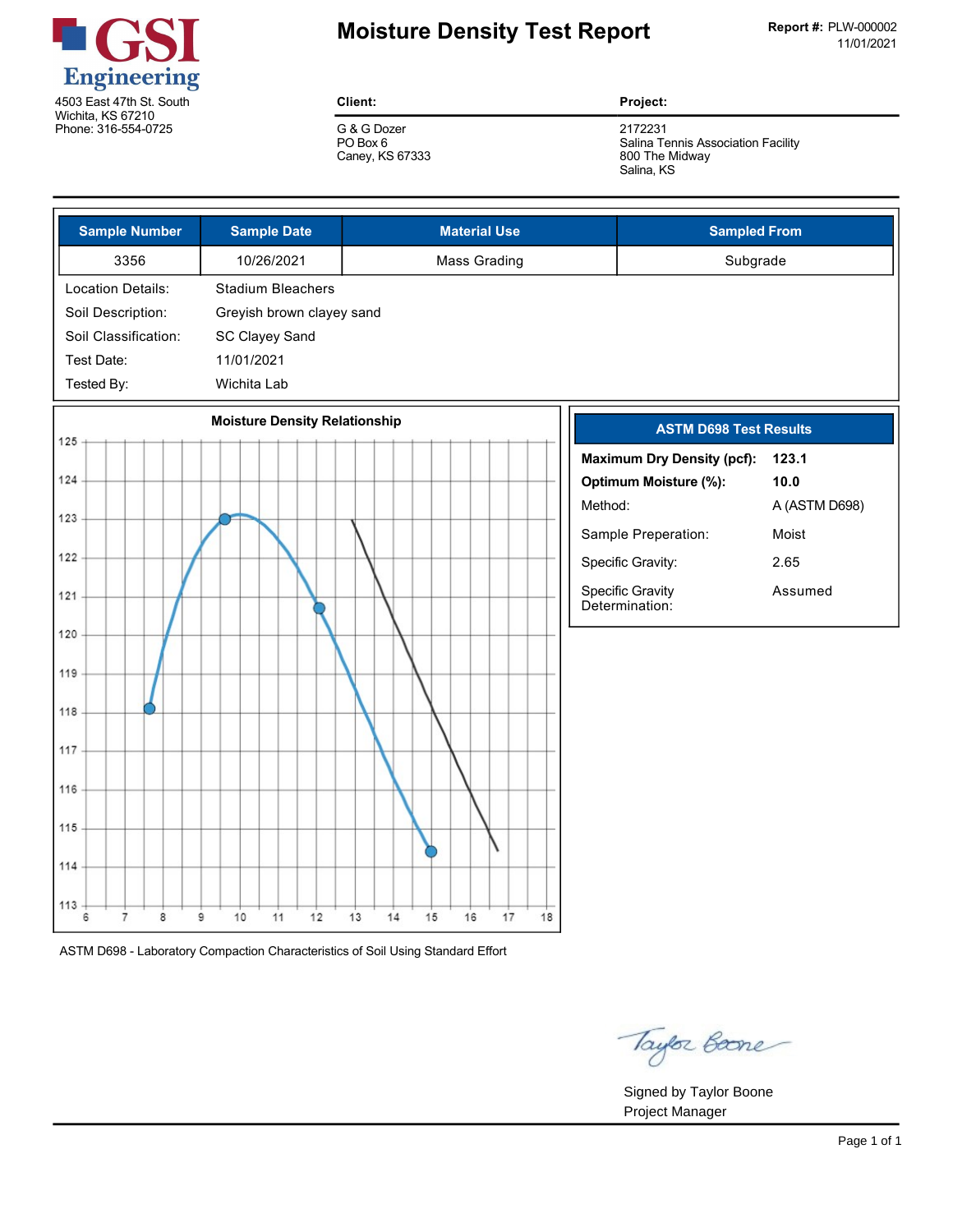

**Report Date:** 10/13/2021 **Report #:** SNG-000001

### **Client:**

G & G Dozer Caney, KS 67333 PO Box 6

#### **Project:**

|                |                                                                                                                                                                                                                                        |                                                               |                   |               |                               |                                      |                                               | <b>Test Results</b>                |                                     |                                     |                        |                                         |                     |                                                       |        |
|----------------|----------------------------------------------------------------------------------------------------------------------------------------------------------------------------------------------------------------------------------------|---------------------------------------------------------------|-------------------|---------------|-------------------------------|--------------------------------------|-----------------------------------------------|------------------------------------|-------------------------------------|-------------------------------------|------------------------|-----------------------------------------|---------------------|-------------------------------------------------------|--------|
| Test#          | Retest<br>Of                                                                                                                                                                                                                           | <b>Test Date</b>                                              | <b>Proctor ID</b> | <b>Method</b> | Soil<br><b>Classification</b> | Optimum<br><b>Moisture</b><br>$(\%)$ | <b>Maximum</b><br><b>Dry Density</b><br>(pcf) | In Place<br><b>Moisture</b><br>(%) | In Place<br>Dry<br>Density<br>(pcf) | In Place<br>Wet<br>Density<br>(pcf) | Probe<br>Depth<br>(in) | <b>Percent</b><br>Compaction            | Min Comp.<br>$(\%)$ | Optimum<br><b>Moisture</b><br><b>Tolerance</b><br>(%) | Remark |
|                |                                                                                                                                                                                                                                        | 10/06/21                                                      | 3200              | A             | <b>SC</b>                     | 14.4                                 | 112.0                                         | 11.5                               | 117.0                               | 130.4                               | 6                      | 104                                     | 95                  | $-3/3$                                                | DP/MP  |
| 2              |                                                                                                                                                                                                                                        | 10/06/21                                                      | 3200              | A             | <b>SC</b>                     | 14.4                                 | 112.0                                         | 11.8                               | 110.5                               | 123.5                               | 6                      | 99                                      | 95                  | $-3/3$                                                | DP/MP  |
| 3              |                                                                                                                                                                                                                                        | 10/06/21                                                      | 3200              | Α             | <b>SC</b>                     | 14.4                                 | 112.0                                         | 11.4                               | 116.3                               | 129.6                               | 6                      | 104                                     | 95                  | $-3/3$                                                | DP/MP  |
| 4              |                                                                                                                                                                                                                                        | 10/07/21                                                      | 3200              | A             | <b>SC</b>                     | 14.4                                 | 112.0                                         | 13.6                               | 110.6                               | 125.6                               | 6                      | 99                                      | 95                  | $-3/3$                                                | DP/MP  |
| 5              |                                                                                                                                                                                                                                        | 10/07/21                                                      | 3200              | A             | SC                            | 14.4                                 | 112.0                                         | 16.0                               | 109.0                               | 126.4                               | 6                      | 97                                      | 95                  | $-3/3$                                                | DP/MP  |
| 6              |                                                                                                                                                                                                                                        | 10/07/21                                                      | 3200              | A             | <b>SC</b>                     | 14.4                                 | 112.0                                         | 15.3                               | 108.7                               | 125.3                               | 6                      | 97                                      | 95                  | $-3/3$                                                | DP/MP  |
| $\overline{7}$ |                                                                                                                                                                                                                                        | 10/07/21                                                      | 3200              | Α             | SC                            | 14.4                                 | 112.0                                         | 16.9                               | 107.4                               | 125.6                               | 6                      | 96                                      | 95                  | $-3/3$                                                | DP/MP  |
| 8              |                                                                                                                                                                                                                                        | 10/07/21                                                      | 3200              | A             | <b>SC</b>                     | 14.4                                 | 112.0                                         | 15.5                               | 108.2                               | 125.0                               | 6                      | 97                                      | 95                  | $-3/3$                                                | DP/MP  |
|                |                                                                                                                                                                                                                                        |                                                               |                   |               |                               |                                      |                                               |                                    |                                     |                                     |                        |                                         |                     |                                                       |        |
|                | Test # lTest Location                                                                                                                                                                                                                  |                                                               |                   |               |                               |                                      |                                               | <b>Elevation</b>                   | Reference                           |                                     |                        | Gauge<br>Make / Model / SN / Calibrated |                     | Field Technician                                      |        |
|                |                                                                                                                                                                                                                                        | Structural Fill: Pool Backfill - 10' S and 10' W of NE corner |                   |               |                               |                                      |                                               | 8.0                                | Feet below grade                    |                                     |                        | Troxler / 3440 / 24379 / 11/23/2020     |                     | <b>Brandon Martin</b>                                 |        |
| $\overline{2}$ |                                                                                                                                                                                                                                        | Structural Fill: Pool Backfill - 60' S and 10' W of NE corner |                   |               |                               |                                      |                                               | 8.0                                | Feet below grade                    |                                     |                        | Troxler / 3440 / 24379 / 11/23/2020     |                     | <b>Brandon Martin</b>                                 |        |
| 3              |                                                                                                                                                                                                                                        | Structural Fill: Pool Backfill - 50' S and 40' E of NW corner |                   |               |                               |                                      |                                               | 3.5                                | Feet below grade                    |                                     |                        | Troxler / 3440 / 24379 / 11/23/2020     |                     | Brandon Martin                                        |        |
|                |                                                                                                                                                                                                                                        | Structural Fill: Pool Backfill - 15' W & 30' N SE corner      |                   |               |                               |                                      |                                               | 5.0                                | Feet below grade                    |                                     |                        | Troxler / 3430 / 28696 / 11/23/2020     |                     | <b>Blake Kratzer</b>                                  |        |
| 5              |                                                                                                                                                                                                                                        | Structural Fill: Pool Backfill - 10' W & 20' S NE corner      |                   |               |                               |                                      |                                               | 4.3                                | Feet below grade                    |                                     |                        | Troxler / 3430 / 28696 / 11/23/2020     |                     | <b>Blake Kratzer</b>                                  |        |
| 6              | Structural Fill: Pool Backfill - 10' W & 15' N SE corner                                                                                                                                                                               |                                                               |                   |               |                               |                                      |                                               |                                    | Feet below grade                    |                                     |                        | Troxler / 3430 / 28696 / 11/23/2020     |                     | <b>Blake Kratzer</b>                                  |        |
|                |                                                                                                                                                                                                                                        | Structural Fill: Pool Backfill - 20' S & 50' E SW corner      |                   |               |                               |                                      |                                               | 3.0<br>Feet below grade            |                                     |                                     |                        | Troxler / 3430 / 28696 / 11/23/2020     |                     | <b>Blake Kratzer</b>                                  |        |
| 8              |                                                                                                                                                                                                                                        | Structural Fill: Pool Backfill - 20' S & 75' E NW corner      |                   |               |                               |                                      |                                               | 3.0                                | Feet below grade                    |                                     |                        | Troxler / 3430 / 28696 / 11/23/2020     |                     | <b>Blake Kratzer</b>                                  |        |
|                | <b>Comments</b><br><b>Remarks</b><br>Tests are "Direct Transmission" (Method A) unless probe depth is noted as<br><b>DP/MP:</b> Density Pass / Moisture Pass<br>"Backscatter". Gauge calibration data on file with the testing agency. |                                                               |                   |               |                               |                                      |                                               |                                    |                                     |                                     |                        |                                         |                     |                                                       |        |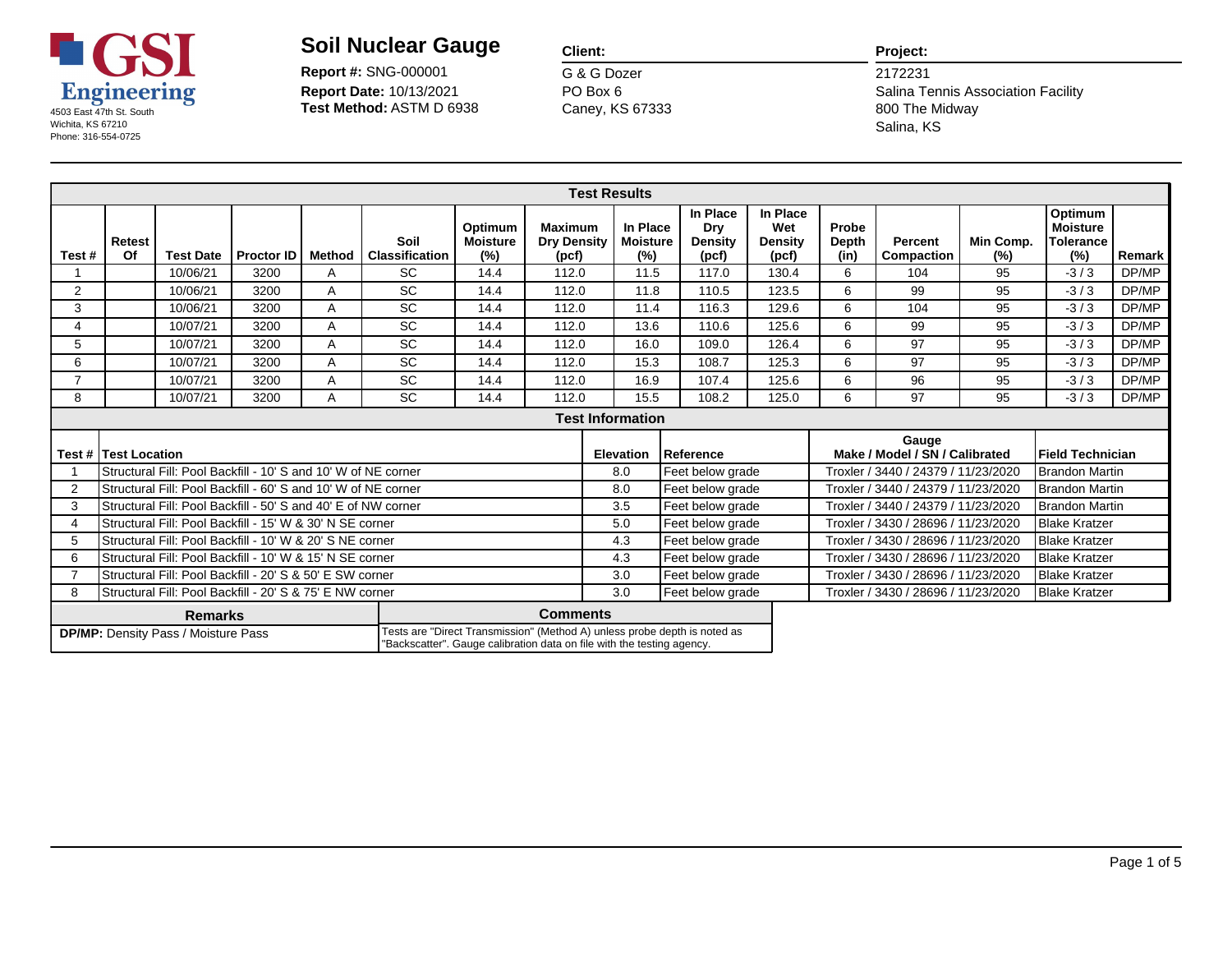

**Report Date:** 10/13/2021 **Report #:** SNG-000001

### **Client:**

G & G Dozer Caney, KS 67333 PO Box 6

#### **Project:**

|       |                                                                                                                                                                                                                                        |                                                           |                   |               |                               |                                   |                                               | <b>Test Results</b>                |                                     |                                     |                                     |                               |                                         |                  |                                                |        |
|-------|----------------------------------------------------------------------------------------------------------------------------------------------------------------------------------------------------------------------------------------|-----------------------------------------------------------|-------------------|---------------|-------------------------------|-----------------------------------|-----------------------------------------------|------------------------------------|-------------------------------------|-------------------------------------|-------------------------------------|-------------------------------|-----------------------------------------|------------------|------------------------------------------------|--------|
| Test# | <b>Retest</b><br>Of                                                                                                                                                                                                                    | <b>Test Date</b>                                          | <b>Proctor ID</b> | <b>Method</b> | Soil<br><b>Classification</b> | Optimum<br><b>Moisture</b><br>(%) | <b>Maximum</b><br><b>Dry Density</b><br>(pcf) | In Place<br><b>Moisture</b><br>(%) | In Place<br>Dry<br>Density<br>(pcf) |                                     | In Place<br>Wet<br>Density<br>(pcf) | Probe<br><b>Depth</b><br>(in) | <b>Percent</b><br><b>Compaction</b>     | Min Comp.<br>(%) | Optimum<br><b>Moisture</b><br>Tolerance<br>(%) | Remark |
| 9     |                                                                                                                                                                                                                                        | 10/07/21                                                  | 3200              | A             | <b>SC</b>                     | 14.4                              | 112.0                                         | 13.2                               | 111.7                               |                                     | 126.5                               | 6                             | 100                                     | 95               | $-3/3$                                         | DP/MP  |
| 10    |                                                                                                                                                                                                                                        | 10/07/21                                                  | 3200              | A             | <b>SC</b>                     | 14.4                              | 112.0                                         | 15.7                               | 111.4                               |                                     | 128.9                               | 6                             | 99                                      | 95               | $-3/3$                                         | DP/MP  |
| 11    |                                                                                                                                                                                                                                        | 10/07/21                                                  | 3200              | A             | <b>SC</b>                     | 14.4                              | 112.0                                         | 12.1                               | 113.3                               |                                     | 127.0                               | 6                             | 101                                     | 95               | $-3/3$                                         | DP/MP  |
| 12    |                                                                                                                                                                                                                                        | 10/07/21                                                  | 3200              | A             | <b>SC</b>                     | 14.4                              | 112.0                                         | 15.3                               | 110.6                               |                                     | 127.5                               | 6                             | 99                                      | 95               | $-3/3$                                         | DP/MP  |
| 13    |                                                                                                                                                                                                                                        | 10/07/21                                                  | 3200              | A             | <b>SC</b>                     | 14.4                              | 112.0                                         | 12.4                               | 108.2                               |                                     | 121.6                               | 6                             | 97                                      | 95               | $-3/3$                                         | DP/MP  |
| 14    |                                                                                                                                                                                                                                        | 10/07/21                                                  | 3200              | A             | <b>SC</b>                     | 14.4                              | 112.0                                         | 12.4                               | 112.3                               |                                     | 126.2                               | 6                             | 100                                     | 95               | $-3/3$                                         | DP/MP  |
| 15    |                                                                                                                                                                                                                                        | 10/08/21                                                  | 3200              | A             | <b>SC</b>                     | 14.4                              | 112.0                                         | 14.0                               | 110.6                               |                                     | 126.1                               | 6                             | 99                                      | 95               | $-3/3$                                         | DP/MP  |
| 16    |                                                                                                                                                                                                                                        | 10/08/21                                                  | 3200              | A             | <b>SC</b>                     | 14.4                              | 112.0                                         | 15.6                               | 109.4                               |                                     | 126.5                               | 6                             | 98                                      | 95               | $-3/3$                                         | DP/MP  |
|       |                                                                                                                                                                                                                                        |                                                           |                   |               |                               |                                   |                                               |                                    |                                     |                                     |                                     |                               |                                         |                  |                                                |        |
|       | <b>Test #   Test Location</b>                                                                                                                                                                                                          |                                                           |                   |               |                               |                                   |                                               | <b>Elevation</b>                   | Reference                           |                                     |                                     |                               | Gauge<br>Make / Model / SN / Calibrated |                  | Field Technician                               |        |
| 9     |                                                                                                                                                                                                                                        | Structural Fill: Pool Backfill - 20' S & 25' E NW corner  |                   |               |                               |                                   |                                               | 3.0                                | Feet below grade                    |                                     |                                     |                               | Troxler / 3430 / 28696 / 11/23/2020     |                  | Blake Kratzer                                  |        |
| 10    |                                                                                                                                                                                                                                        | Structural Fill: Pool Backfill - 15' W & 25' S NE corner  |                   |               |                               |                                   |                                               | 3.5                                | Feet below grade                    |                                     |                                     |                               | Troxler / 3430 / 28696 / 11/23/2020     |                  | <b>Blake Kratzer</b>                           |        |
| 11    |                                                                                                                                                                                                                                        | Structural Fill: Pool Backfill - 100' E & 20' S NW corner |                   |               |                               |                                   |                                               | 2.5                                | Feet below grade                    |                                     |                                     |                               | Troxler / 3430 / 28696 / 11/23/2020     |                  | <b>Blake Kratzer</b>                           |        |
| 12    |                                                                                                                                                                                                                                        | Structural Fill: Pool Backfill - 30'E & 30'S NW corner    |                   |               |                               |                                   |                                               | 2.5                                | Feet below grade                    |                                     |                                     |                               | Troxler / 3430 / 28696 / 11/23/2020     |                  | Blake Kratzer                                  |        |
| 13    |                                                                                                                                                                                                                                        | Structural Fill: Pool Backfill - 50' E & 20' N SW corner  |                   |               |                               |                                   |                                               | 2.5                                | Feet below grade                    |                                     |                                     |                               | Troxler / 3430 / 28696 / 11/23/2020     |                  | <b>Blake Kratzer</b>                           |        |
| 14    |                                                                                                                                                                                                                                        | Structural Fill: Pool Backfill - 20' W & 40' N SE corner  |                   |               | 2.7                           | Feet below grade                  |                                               |                                    |                                     | Troxler / 3430 / 28696 / 11/23/2020 |                                     | <b>Blake Kratzer</b>          |                                         |                  |                                                |        |
| 15    |                                                                                                                                                                                                                                        | Structural Fill: Pool Backfill - 30' S & 75' E NW corner  |                   |               |                               |                                   |                                               | 2.0<br>Feet below grade            |                                     |                                     |                                     |                               | Troxler / 3430 / 28696 / 11/23/2020     |                  | <b>Blake Kratzer</b>                           |        |
| 16    |                                                                                                                                                                                                                                        | Structural Fill: Pool Backfill - 30' S & 25' E NW corner  |                   |               |                               |                                   |                                               | 2.0                                | Feet below grade                    |                                     |                                     |                               | Troxler / 3430 / 28696 / 11/23/2020     |                  | <b>Blake Kratzer</b>                           |        |
|       | <b>Comments</b><br><b>Remarks</b><br>Tests are "Direct Transmission" (Method A) unless probe depth is noted as<br><b>DP/MP:</b> Density Pass / Moisture Pass<br>"Backscatter". Gauge calibration data on file with the testing agency. |                                                           |                   |               |                               |                                   |                                               |                                    |                                     |                                     |                                     |                               |                                         |                  |                                                |        |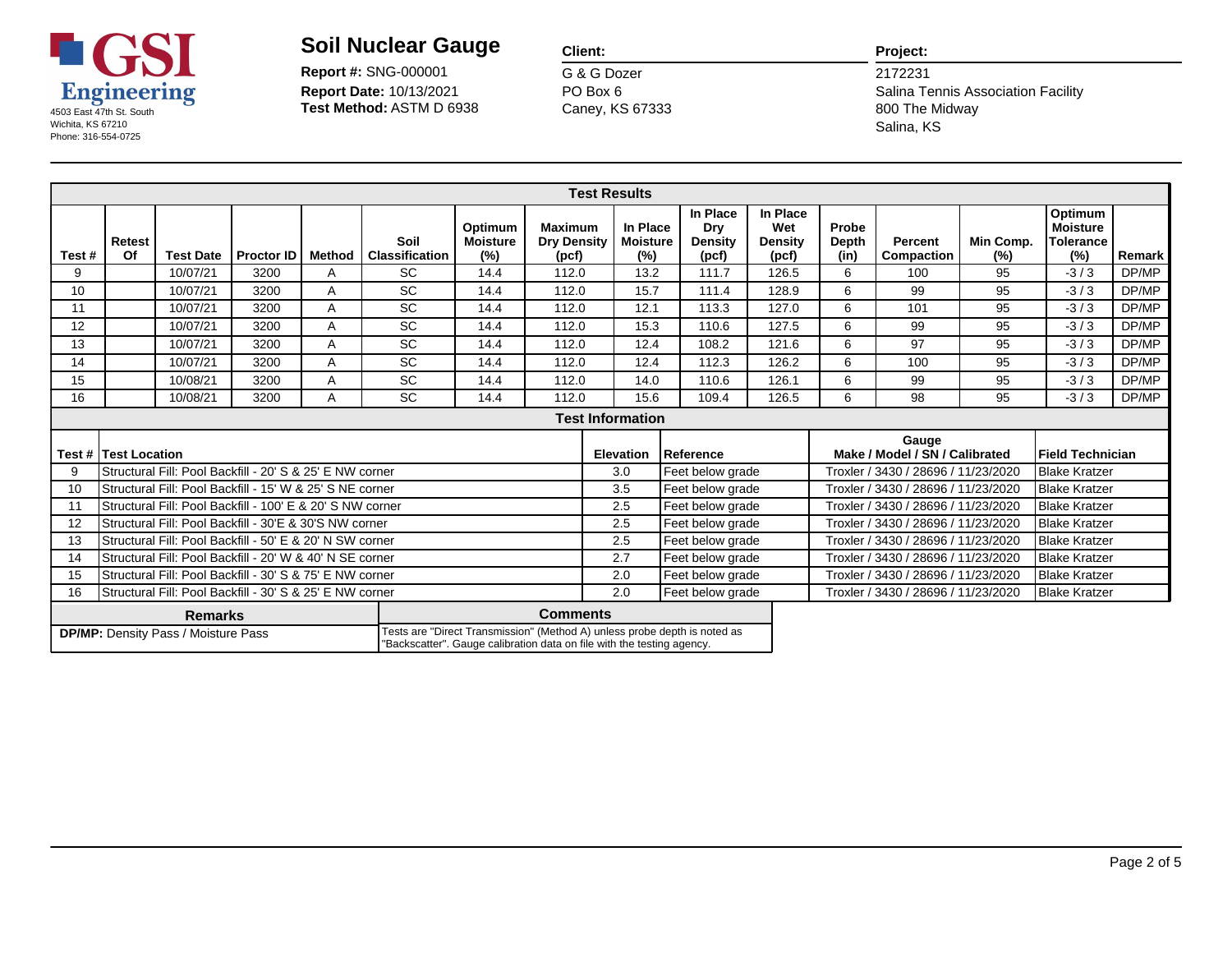

**Report Date:** 10/13/2021 **Report #:** SNG-000001

### **Client:**

G & G Dozer Caney, KS 67333 PO Box 6

#### **Project:**

|       |                                                                                                                                                                                                                                        |                                                               |                   |        |                               |                                   |                                               | <b>Test Results</b>                |                                     |                                     |                               |                                         |                  |                                                       |        |
|-------|----------------------------------------------------------------------------------------------------------------------------------------------------------------------------------------------------------------------------------------|---------------------------------------------------------------|-------------------|--------|-------------------------------|-----------------------------------|-----------------------------------------------|------------------------------------|-------------------------------------|-------------------------------------|-------------------------------|-----------------------------------------|------------------|-------------------------------------------------------|--------|
| Test# | Retest<br>Of                                                                                                                                                                                                                           | <b>Test Date</b>                                              | <b>Proctor ID</b> | Method | Soil<br><b>Classification</b> | Optimum<br><b>Moisture</b><br>(%) | <b>Maximum</b><br><b>Dry Density</b><br>(pcf) | In Place<br><b>Moisture</b><br>(%) | In Place<br>Dry<br>Density<br>(pcf) | In Place<br>Wet<br>Density<br>(pcf) | Probe<br><b>Depth</b><br>(in) | <b>Percent</b><br>Compaction            | Min Comp.<br>(%) | Optimum<br><b>Moisture</b><br><b>Tolerance</b><br>(%) | Remark |
| 17    |                                                                                                                                                                                                                                        | 10/08/21                                                      | 3200              | A      | <b>SC</b>                     | 14.4                              | 112.0                                         | 15.0                               | 108.3                               | 124.5                               | 6                             | 97                                      | 95               | $-3/3$                                                | DP/MP  |
| 18    |                                                                                                                                                                                                                                        | 10/08/21                                                      | 3200              | A      | <b>SC</b>                     | 14.4                              | 112.0                                         | 15.3                               | 109.6                               | 126.4                               | 6                             | 98                                      | 95               | $-3/3$                                                | DP/MP  |
| 19    |                                                                                                                                                                                                                                        | 10/06/21                                                      | 3200              | A      | SC                            | 14.4                              | 112.0                                         | 13.9                               | 112.4                               | 128.0                               | 6                             | 100                                     | 95               | $-3/3$                                                | DP/MP  |
| 20    |                                                                                                                                                                                                                                        | 10/06/21                                                      | 3200              | A      | SC                            | 14.4                              | 112.0                                         | 12.3                               | 109.5                               | 123.0                               | 6                             | 98                                      | 95               | $-3/3$                                                | DP/MP  |
| 21    |                                                                                                                                                                                                                                        | 10/06/21                                                      | 3200              | A      | <b>SC</b>                     | 14.4                              | 112.0                                         | 13.5                               | 109.7                               | 124.5                               | 6                             | 98                                      | 95               | $-3/3$                                                | DP/MP  |
| 22    |                                                                                                                                                                                                                                        | 10/06/21                                                      | 3200              | A      | <b>SC</b>                     | 14.4                              | 112.0                                         | 14.3                               | 108.5                               | 124.0                               | 6                             | 97                                      | 95               | $-3/3$                                                | DP/MP  |
| 23    |                                                                                                                                                                                                                                        | 10/11/21                                                      | 3200              | A      | <b>SC</b>                     | 14.4                              | 112.0                                         | 16.4                               | 106.9                               | 124.4                               | 6                             | 95                                      | 95               | $-3/3$                                                | DP/MP  |
| 24    |                                                                                                                                                                                                                                        | 10/11/21                                                      | 3200              | A      | <b>SC</b>                     | 14.4                              | 112.0                                         | 14.6                               | 106.7                               | 122.3                               | 6                             | 95                                      | 95               | $-3/3$                                                | DP/MP  |
|       |                                                                                                                                                                                                                                        |                                                               |                   |        |                               |                                   |                                               |                                    |                                     |                                     |                               |                                         |                  |                                                       |        |
|       | Test # ITest Location                                                                                                                                                                                                                  |                                                               |                   |        |                               |                                   |                                               | <b>Elevation</b>                   | Reference                           |                                     |                               | Gauge<br>Make / Model / SN / Calibrated |                  | Field Technician                                      |        |
| 17    |                                                                                                                                                                                                                                        | Structural Fill: Pool Backfill - 20' N & 75' E SW corner      |                   |        |                               |                                   |                                               | 2.0                                | Feet below grade                    |                                     |                               | Troxler / 3430 / 28696 / 11/23/2020     |                  | <b>Blake Kratzer</b>                                  |        |
| 18    |                                                                                                                                                                                                                                        | Structural Fill: Pool Backfill - 25' N & 50' E SW corner      |                   |        |                               |                                   |                                               | 2.0                                | Feet below grade                    |                                     |                               | Troxler / 3430 / 28696 / 11/23/2020     |                  | <b>Blake Kratzer</b>                                  |        |
| 19    |                                                                                                                                                                                                                                        | Structural Fill: Pool Backfill - 25' S and 25' W of NE Corner |                   |        |                               |                                   |                                               | 6.0                                | Feet below grade                    |                                     |                               | Troxler / 3430 / 27300 / 11/24/2020     |                  | Ken Goertz                                            |        |
| 20    |                                                                                                                                                                                                                                        | Structural Fill: Pool Backfill - 30' N and 25' W of SE Corner |                   |        |                               |                                   |                                               | 6.0<br>5.0                         | Feet below grade                    |                                     |                               | Troxler / 3430 / 27300 / 11/24/2020     |                  | IKen Goertz                                           |        |
|       | Structural Fill: Pool Backfill - 20' S and 25' W of NE Corner<br>21                                                                                                                                                                    |                                                               |                   |        |                               |                                   |                                               |                                    | Feet below grade                    |                                     |                               | Troxler / 3430 / 27300 / 11/24/2020     |                  | Ken Goertz                                            |        |
| 22    | Structural Fill: Pool Backfill - 20' N and 25' W of SE Corner<br>Structural Fill: Pool Backfill - 30' W and 24' S of NE Corner                                                                                                         |                                                               |                   |        |                               |                                   |                                               |                                    | Feet below grade                    |                                     |                               | Troxler / 3430 / 27300 / 11/24/2020     |                  | Ken Goertz                                            |        |
| 23    |                                                                                                                                                                                                                                        |                                                               |                   |        |                               |                                   |                                               | 3.0                                | Feet below grade                    |                                     |                               | Troxler / 3430 / 27300 / 11/24/2020     |                  | IKen Goertz                                           |        |
| 24    |                                                                                                                                                                                                                                        | Structural Fill: Pool Backfill - 30' W and 30' S of NE Corner |                   |        |                               |                                   |                                               | 2.3                                | Feet below grade                    |                                     |                               | Troxler / 3430 / 27300 / 11/24/2020     |                  | Ken Goertz                                            |        |
|       | <b>Comments</b><br><b>Remarks</b><br>Tests are "Direct Transmission" (Method A) unless probe depth is noted as<br><b>DP/MP:</b> Density Pass / Moisture Pass<br>"Backscatter". Gauge calibration data on file with the testing agency. |                                                               |                   |        |                               |                                   |                                               |                                    |                                     |                                     |                               |                                         |                  |                                                       |        |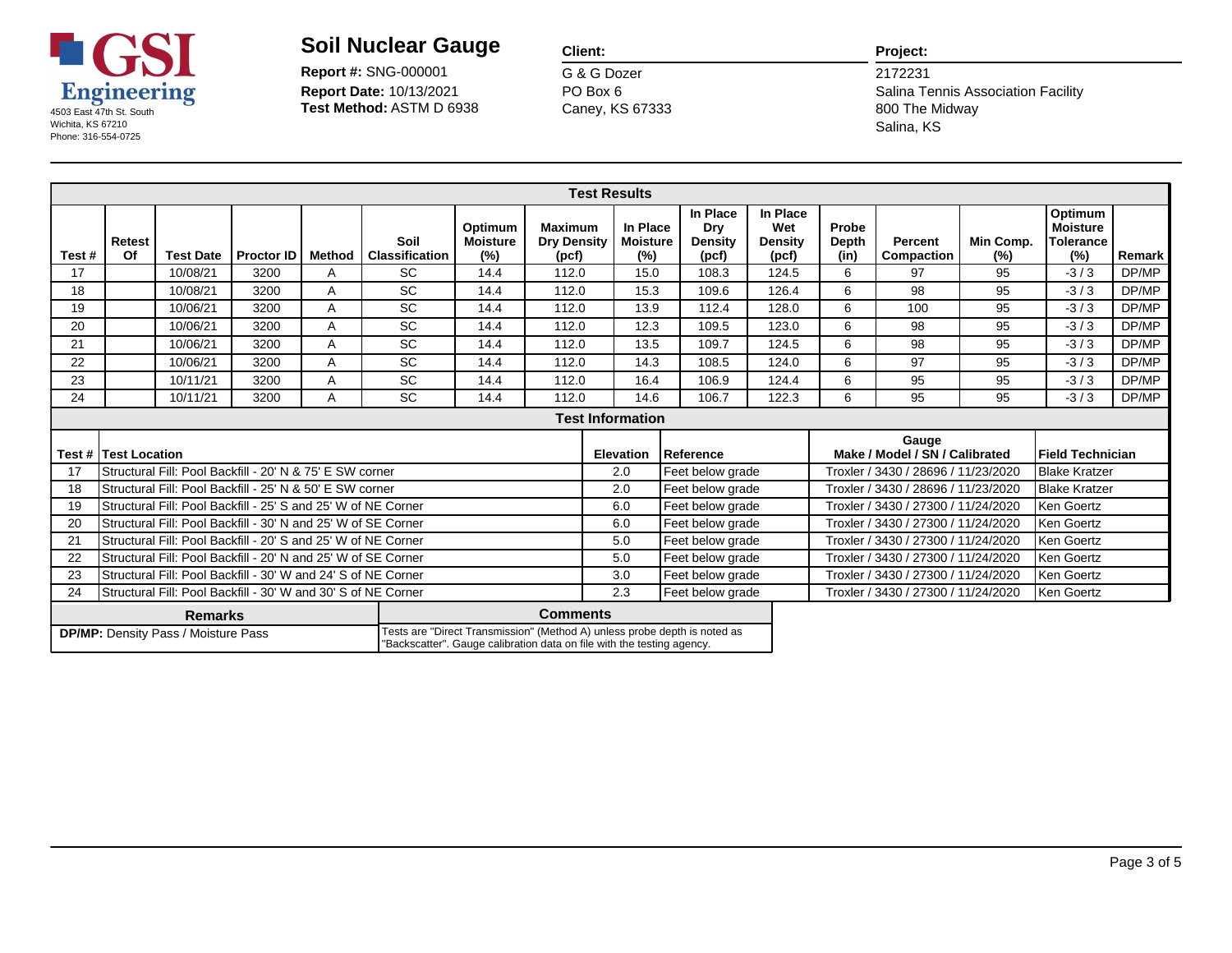

**Report Date:** 10/13/2021 **Report #:** SNG-000001

### **Client:**

G & G Dozer Caney, KS 67333 PO Box 6

#### **Project:**

|       |                                                                                                                                                                                                                                        |                                                               |                   |        |                               |                                   |                                               | <b>Test Results</b>                |                                     |                                     |                               |                                         |                  |                                                       |        |
|-------|----------------------------------------------------------------------------------------------------------------------------------------------------------------------------------------------------------------------------------------|---------------------------------------------------------------|-------------------|--------|-------------------------------|-----------------------------------|-----------------------------------------------|------------------------------------|-------------------------------------|-------------------------------------|-------------------------------|-----------------------------------------|------------------|-------------------------------------------------------|--------|
| Test# | <b>Retest</b><br>Of                                                                                                                                                                                                                    | <b>Test Date</b>                                              | <b>Proctor ID</b> | Method | Soil<br><b>Classification</b> | Optimum<br><b>Moisture</b><br>(%) | <b>Maximum</b><br><b>Dry Density</b><br>(pcf) | In Place<br><b>Moisture</b><br>(%) | In Place<br>Dry<br>Density<br>(pcf) | In Place<br>Wet<br>Density<br>(pcf) | Probe<br><b>Depth</b><br>(in) | <b>Percent</b><br>Compaction            | Min Comp.<br>(%) | Optimum<br><b>Moisture</b><br><b>Tolerance</b><br>(%) | Remark |
| 25    |                                                                                                                                                                                                                                        | 10/11/21                                                      | 3200              | A      | <b>SC</b>                     | 14.4                              | 112.0                                         | 12.9                               | 116.8                               | 131.9                               | 6                             | 104                                     | 95               | $-3/3$                                                | DP/MP  |
| 26    |                                                                                                                                                                                                                                        | 10/11/21                                                      | 3200              | A      | <b>SC</b>                     | 14.4                              | 112.0                                         | 15.2                               | 110.9                               | 127.8                               | 6                             | 99                                      | 95               | $-3/3$                                                | DP/MP  |
| 27    |                                                                                                                                                                                                                                        | 10/11/21                                                      | 3200              | A      | <b>SC</b>                     | 14.4                              | 112.0                                         | 12.2                               | 109.5                               | 122.9                               | 6                             | 98                                      | 95               | $-3/3$                                                | DP/MP  |
| 28    |                                                                                                                                                                                                                                        | 10/11/21                                                      | 3200              | A      | <b>SC</b>                     | 14.4                              | 112.0                                         | 11.4                               | 116.9                               | 130.2                               | 6                             | 104                                     | 95               | $-3/3$                                                | DP/MP  |
| 29    |                                                                                                                                                                                                                                        | 10/12/21                                                      | 3200              | A      | <b>SC</b>                     | 14.4                              | 112.0                                         | 14.7                               | 114.3                               | 131.1                               | 6                             | 102                                     | 95               | $-3/3$                                                | DP/MP  |
| 30    |                                                                                                                                                                                                                                        | 10/12/21                                                      | 3200              | A      | <b>SC</b>                     | 14.4                              | 112.0                                         | 15.9                               | 111.8                               | 129.6                               | 6                             | 100                                     | 95               | $-3/3$                                                | DP/MP  |
| 31    |                                                                                                                                                                                                                                        | 10/12/21                                                      | 3200              | A      | <b>SC</b>                     | 14.4                              | 112.0                                         | 14.2                               | 108.8                               | 124.3                               | 6                             | 97                                      | 95               | $-3/3$                                                | DP/MP  |
| 32    |                                                                                                                                                                                                                                        | 10/12/21                                                      | 3200              | A      | <b>SC</b>                     | 14.4                              | 112.0                                         | 15.4                               | 110.3                               | 127.3                               | 6                             | 98                                      | 95               | $-3/3$                                                | DP/MP  |
|       |                                                                                                                                                                                                                                        |                                                               |                   |        |                               |                                   |                                               |                                    |                                     |                                     |                               |                                         |                  |                                                       |        |
|       | Test # lTest Location                                                                                                                                                                                                                  |                                                               |                   |        |                               |                                   |                                               | <b>Elevation</b>                   | Reference                           |                                     |                               | Gauge<br>Make / Model / SN / Calibrated |                  | Field Technician                                      |        |
| 25    |                                                                                                                                                                                                                                        | Structural Fill: Pool Backfill - 30' W and 30' N of SE Corner |                   |        |                               |                                   |                                               | 3.0                                | Feet below grade                    |                                     |                               | Troxler / 3430 / 27300 / 11/24/2020     |                  | Ken Goertz                                            |        |
| 26    |                                                                                                                                                                                                                                        | Structural Fill: Pool Backfill - 30' W and 30' N of SE Corner |                   |        |                               |                                   |                                               | 2.3                                | Feet below grade                    |                                     |                               | Troxler / 3430 / 27300 / 11/24/2020     |                  | Ken Goertz                                            |        |
| 27    |                                                                                                                                                                                                                                        | Structural Fill: Pool Backfill - 15' E and 27' N of SW Corner |                   |        |                               |                                   |                                               | 1.5                                | Feet below grade                    |                                     |                               | Troxler / 3430 / 27300 / 11/24/2020     |                  | Ken Goertz                                            |        |
| 28    |                                                                                                                                                                                                                                        | Structural Fill: Pool Backfill - 15' E and 18' S of NW Corner |                   |        |                               |                                   |                                               | 1.5                                | Feet below grade                    |                                     |                               | Troxler / 3430 / 27300 / 11/24/2020     |                  | Ken Goertz                                            |        |
| 29    |                                                                                                                                                                                                                                        | Structural Fill: Pool Backfill - 15' N & 20' W SE corner      |                   |        |                               |                                   |                                               | 2.0<br>3.0                         | Feet below grade                    |                                     |                               | Troxler / 3430 / 28696 / 11/23/2020     |                  | <b>Blake Kratzer</b>                                  |        |
| 30    | Structural Fill: Pool Backfill - 15' S & 20' W NE corner                                                                                                                                                                               |                                                               |                   |        |                               |                                   |                                               |                                    | Feet below grade                    |                                     |                               | Troxler / 3430 / 28696 / 11/23/2020     |                  | <b>Blake Kratzer</b>                                  |        |
| 31    |                                                                                                                                                                                                                                        | Structural Fill: Pool Backfill - 15' S & 20' W NE corner      |                   |        |                               |                                   |                                               | 2.3                                | Feet below grade                    |                                     |                               | Troxler / 3430 / 28696 / 11/23/2020     |                  | <b>Blake Kratzer</b>                                  |        |
| 32    |                                                                                                                                                                                                                                        | Structural Fill: Pool Backfill - 15' N & 20' W SE corner      |                   |        |                               |                                   |                                               | 1.3                                | Feet below grade                    |                                     |                               | Troxler / 3430 / 28696 / 11/23/2020     |                  | <b>Blake Kratzer</b>                                  |        |
|       | <b>Comments</b><br><b>Remarks</b><br>Tests are "Direct Transmission" (Method A) unless probe depth is noted as<br><b>DP/MP:</b> Density Pass / Moisture Pass<br>"Backscatter". Gauge calibration data on file with the testing agency. |                                                               |                   |        |                               |                                   |                                               |                                    |                                     |                                     |                               |                                         |                  |                                                       |        |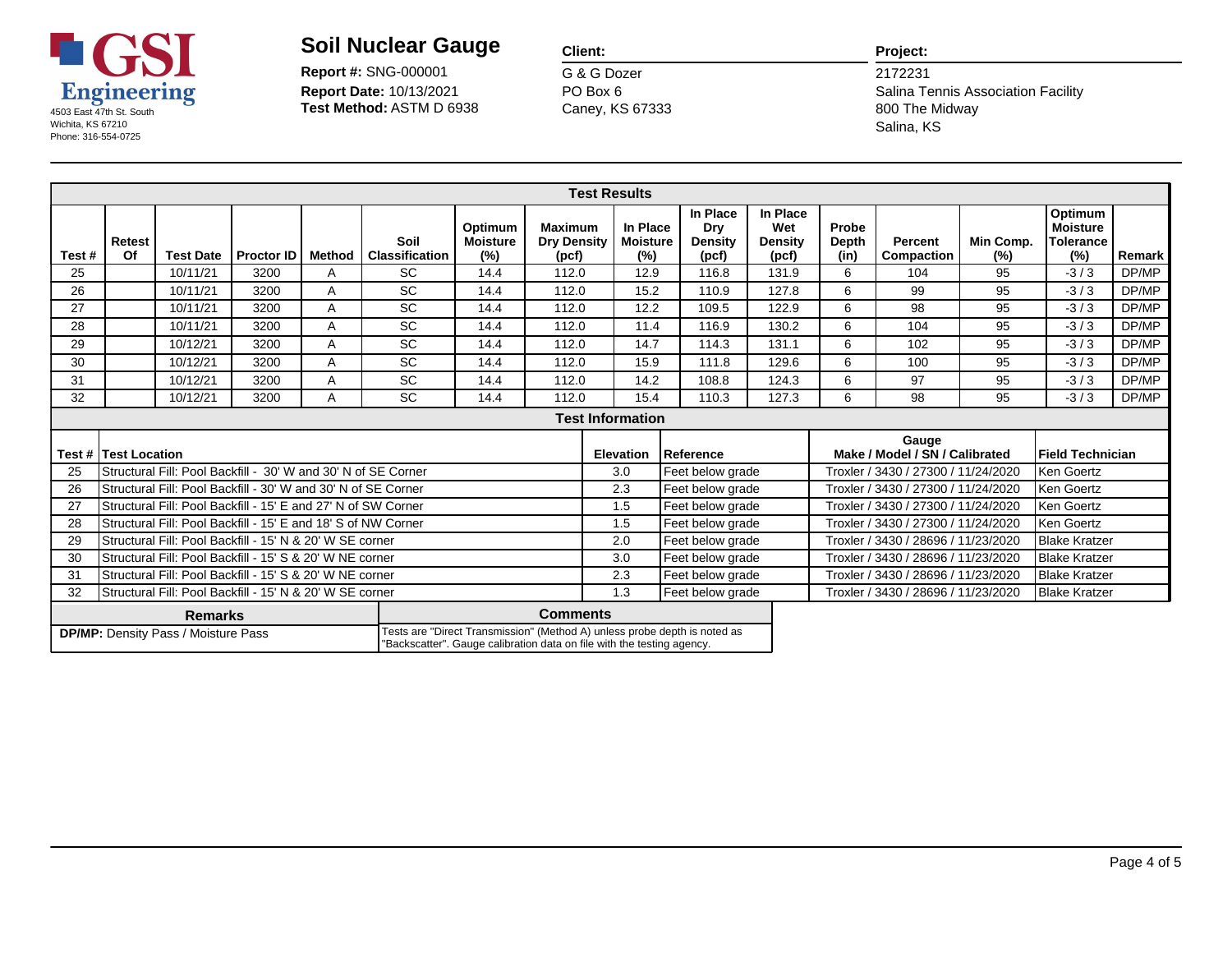

**Report Date:** 10/13/2021 **Report #:** SNG-000001

#### **Client:**

G & G Dozer Caney, KS 67333 PO Box 6

#### **Project:**

Salina Tennis Association Facility 2172231 Salina, KS

| Test# | Retest<br>Of                                                                                                                                                                                                                           | <b>Test Date</b>                                         | <b>Proctor ID</b> | <b>Method</b> | Soil<br><b>Classification</b> | Optimum<br><b>Moisture</b><br>$(\%)$ | <b>Maximum</b><br><b>Dry Density</b><br>(pcf) | <b>Test Results</b><br>In Place<br><b>Moisture</b><br>(%) |  | In Place<br>Dry<br>Density<br>(pcf) | In Place<br>Wet<br><b>Density</b><br>(pcf) | Probe<br>Depth<br>(in)              | Percent<br>Compaction                   | Min Comp.<br>(%)     | Optimum<br><b>Moisture</b><br><b>Tolerance</b><br>(%) | Remark |
|-------|----------------------------------------------------------------------------------------------------------------------------------------------------------------------------------------------------------------------------------------|----------------------------------------------------------|-------------------|---------------|-------------------------------|--------------------------------------|-----------------------------------------------|-----------------------------------------------------------|--|-------------------------------------|--------------------------------------------|-------------------------------------|-----------------------------------------|----------------------|-------------------------------------------------------|--------|
| 33    |                                                                                                                                                                                                                                        | 10/12/21                                                 | 3200              | A             | <b>SC</b>                     | 14.4                                 | 112.0                                         | 15.2                                                      |  | 108.9                               | 125.5                                      | 6                                   | 97                                      | 95                   | $-3/3$                                                | DP/MP  |
| 34    |                                                                                                                                                                                                                                        | 10/12/21                                                 | 3200              | A             | <b>SC</b>                     | 14.4                                 | 112.0                                         | 15.9                                                      |  | 110.0                               | 127.5                                      | 6                                   | 98                                      | 95                   | $-3/3$                                                | DP/MP  |
| 35    |                                                                                                                                                                                                                                        | 10/12/21                                                 | 3200              | A             | <b>SC</b>                     | 14.4                                 | 112.0                                         | 16.3                                                      |  | 107.1                               | 124.5                                      | 6                                   | 96                                      | 95                   | $-3/3$                                                | DP/MP  |
| 36    |                                                                                                                                                                                                                                        | 10/12/21                                                 | 3200              | A             | <b>SC</b>                     | 14.4                                 | 112.0                                         | 15.2                                                      |  | 111.6                               | 128.6                                      | 6                                   | 100                                     | 95                   | $-3/3$                                                | DP/MP  |
| 37    |                                                                                                                                                                                                                                        | 10/12/21                                                 | 3200              | A             | <b>SC</b>                     | 14.4                                 | 112.0                                         | 16.1                                                      |  | 109.8                               | 127.5                                      | 6                                   | 98                                      | 95                   | $-3/3$                                                | DP/MP  |
| 38    |                                                                                                                                                                                                                                        | 10/12/21                                                 | 3200              | A             | <b>SC</b>                     | 14.4                                 | 112.0                                         | 16.7                                                      |  | 106.9                               | 124.8                                      | 6                                   | 95                                      | 95                   | $-3/3$                                                | DP/MP  |
| 39    |                                                                                                                                                                                                                                        | 10/12/21                                                 | 3200              | A             | <b>SC</b>                     | 14.4                                 | 112.0                                         | 16.1                                                      |  | 109.6                               | 127.2                                      | 6                                   | 98                                      | 95                   | $-3/3$                                                | DP/MP  |
|       |                                                                                                                                                                                                                                        |                                                          |                   |               |                               |                                      |                                               |                                                           |  |                                     |                                            |                                     |                                         |                      |                                                       |        |
|       | <b>Test # ITest Location</b>                                                                                                                                                                                                           |                                                          |                   |               |                               |                                      |                                               | <b>Elevation</b>                                          |  | Reference                           |                                            |                                     | Gauge<br>Make / Model / SN / Calibrated |                      | Field Technician                                      |        |
| 33    |                                                                                                                                                                                                                                        | Structural Fill: Pool Backfill - 20' N & 75' E SW corner |                   |               |                               |                                      |                                               | 0.7                                                       |  | Feet below grade                    |                                            | Troxler / 3430 / 28696 / 11/23/2020 |                                         |                      | <b>Blake Kratzer</b>                                  |        |
| 34    |                                                                                                                                                                                                                                        | Structural Fill: Pool Backfill - 20' N & 25' E SW corner |                   |               |                               |                                      |                                               | 0.7                                                       |  | Feet below grade                    |                                            | Troxler / 3430 / 28696 / 11/23/2020 |                                         |                      | <b>Blake Kratzer</b>                                  |        |
| 35    |                                                                                                                                                                                                                                        | Structural Fill: Pool Backfill - 30' S & 50' E NW corner |                   |               |                               |                                      |                                               | 0.7                                                       |  | Feet below grade                    |                                            |                                     | Troxler / 3430 / 28696 / 11/23/2020     |                      | <b>Blake Kratzer</b>                                  |        |
| 36    |                                                                                                                                                                                                                                        | Structural Fill: Pool Backfill - 30' N & 50' W SE corner |                   |               |                               |                                      |                                               | 0.7<br>0.7                                                |  | Feet below grade                    |                                            |                                     | Troxler / 3430 / 28696 / 11/23/2020     |                      | <b>Blake Kratzer</b>                                  |        |
| 37    | Structural Fill: Pool Backfill - 30' S & 50' W NE corner                                                                                                                                                                               |                                                          |                   |               |                               |                                      |                                               |                                                           |  | Feet below grade                    |                                            |                                     | Troxler / 3430 / 28696 / 11/23/2020     |                      | <b>Blake Kratzer</b>                                  |        |
| 38    | Structural Fill: Pool Backfill - 10' E & 25' S NW corner                                                                                                                                                                               |                                                          |                   |               |                               |                                      |                                               | Feet below grade<br>0.0                                   |  |                                     |                                            | Troxler / 3430 / 28696 / 11/23/2020 |                                         | <b>Blake Kratzer</b> |                                                       |        |
| 39    |                                                                                                                                                                                                                                        | Structural Fill: Pool Backfill - 50' E & 25' N SW corner |                   |               |                               |                                      |                                               | 0.0                                                       |  | Feet below grade                    |                                            |                                     | Troxler / 3430 / 28696 / 11/23/2020     |                      | <b>Blake Kratzer</b>                                  |        |
|       | <b>Comments</b><br><b>Remarks</b><br>Tests are "Direct Transmission" (Method A) unless probe depth is noted as<br><b>DP/MP:</b> Density Pass / Moisture Pass<br>"Backscatter". Gauge calibration data on file with the testing agency. |                                                          |                   |               |                               |                                      |                                               |                                                           |  |                                     |                                            |                                     |                                         |                      |                                                       |        |

Taylor Boone

Signed by Taylor Boone Project Manager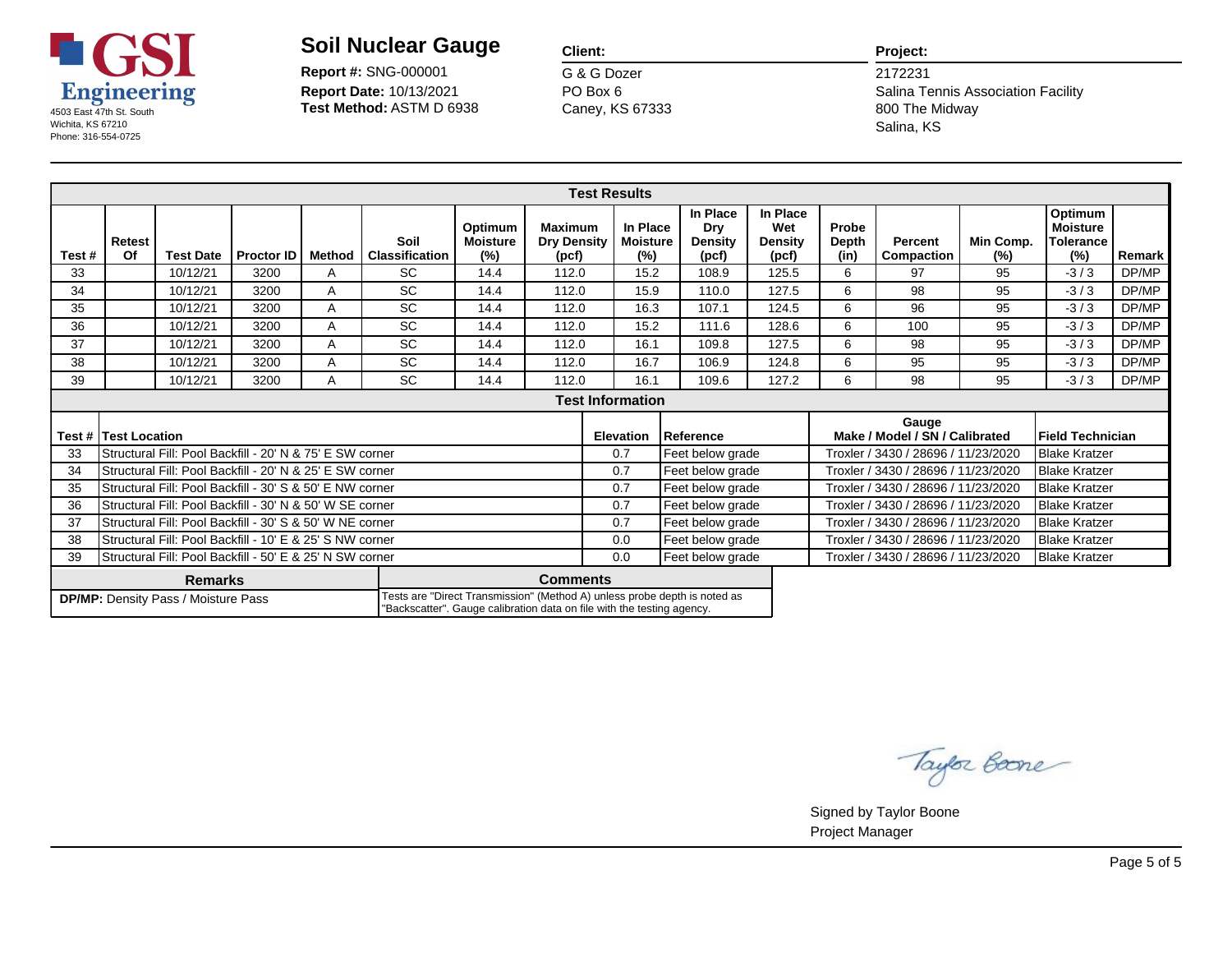

**Report Date:** 10/22/2021 **Report #:** SNG-000002

#### **Client:**

G & G Dozer Caney, KS 67333 PO Box 6

#### **Project:**

Salina Tennis Association Facility 2172231 Salina, KS

|       |                                                                                                                                                                                                   |                                                               |                   |        |                               |                                      |                                        |  | <b>Test Results</b>                |                                            |                                     |                                                   |                                         |                     |                                         |        |
|-------|---------------------------------------------------------------------------------------------------------------------------------------------------------------------------------------------------|---------------------------------------------------------------|-------------------|--------|-------------------------------|--------------------------------------|----------------------------------------|--|------------------------------------|--------------------------------------------|-------------------------------------|---------------------------------------------------|-----------------------------------------|---------------------|-----------------------------------------|--------|
| Test# | Retest<br>Of                                                                                                                                                                                      | <b>Test Date</b>                                              | <b>Proctor ID</b> | Method | Soil<br><b>Classification</b> | Optimum<br><b>Moisture</b><br>$(\%)$ | Maximum<br><b>Dry Density</b><br>(pcf) |  | In Place<br><b>Moisture</b><br>(%) | In Place<br>Dry<br><b>Density</b><br>(pcf) | In Place<br>Wet<br>Density<br>(pcf) | Probe<br>Depth<br>(in)                            | Percent<br>Compaction                   | Min Comp.<br>$(\%)$ | Optimum<br>Moisture<br>Tolerance<br>(%) | Remark |
| 40    |                                                                                                                                                                                                   | 10/20/21                                                      | 3200              | A      | SC.                           | 14.4                                 | 112.0                                  |  | 14.4                               | 112.2                                      | 128.3                               | 6                                                 | 100                                     | 95                  | $-3/3$                                  | DP/MP  |
| 41    |                                                                                                                                                                                                   | 10/20/21                                                      | 3200              | A      | SC.                           | 14.4                                 | 112.0                                  |  | 14.3                               | 111.4                                      | 127.3                               | 6                                                 | 99                                      | 95                  | $-3/3$                                  | DP/MP  |
|       |                                                                                                                                                                                                   |                                                               |                   |        |                               |                                      |                                        |  |                                    |                                            |                                     |                                                   |                                         |                     |                                         |        |
|       | <b>Test # Test Location</b>                                                                                                                                                                       |                                                               |                   |        |                               |                                      |                                        |  | <b>Elevation</b>                   | Reference                                  |                                     |                                                   | Gauge<br>Make / Model / SN / Calibrated |                     | <b>IField Technician</b>                |        |
| 40    |                                                                                                                                                                                                   | Structural Fill: Pool Backfill - 35' S and 45' W of NE corner |                   |        |                               |                                      |                                        |  | 0.0                                | Feet Below Grade                           |                                     | Troxler / 3430 / 27300 / 11/24/2020<br>Ken Goertz |                                         |                     |                                         |        |
| -41   | Structural Fill: Pool Backfill - 20' N and 20' W of SE corner<br>Feet Below Grade<br>0.0                                                                                                          |                                                               |                   |        |                               |                                      |                                        |  |                                    |                                            |                                     |                                                   | Troxler / 3430 / 27300 / 11/24/2020     |                     | Ken Goertz                              |        |
|       | Comments<br><b>Remarks</b>                                                                                                                                                                        |                                                               |                   |        |                               |                                      |                                        |  |                                    |                                            |                                     |                                                   |                                         |                     |                                         |        |
|       | Tests are "Direct Transmission" (Method A) unless probe depth is noted as<br><b>DP/MP:</b> Density Pass / Moisture Pass<br>"Backscatter". Gauge calibration data on file with the testing agency. |                                                               |                   |        |                               |                                      |                                        |  |                                    |                                            |                                     |                                                   |                                         |                     |                                         |        |

Taylor Boone

Signed by Taylor Boone Project Manager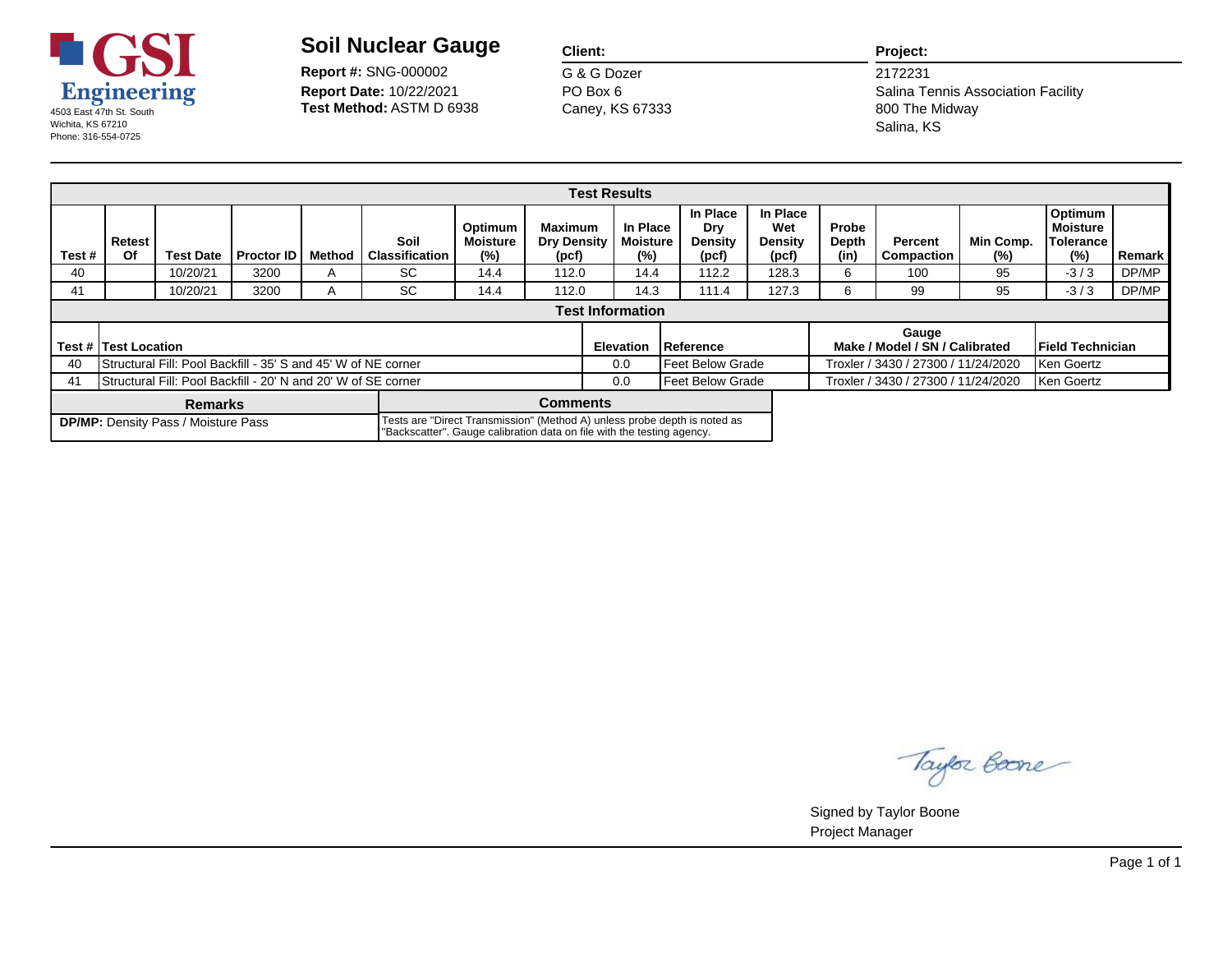

Report #: SNG-000003 Report Date: 10/28/2021<br>Test Method: ASTM D 6938 Client: G & G Dozer

PO Box 6<br>PO Box 6<br>Caney, KS 67333

Project:  $2172231$ 

Salina Tennis Association Facility 800 The Midway<br>Salina, KS

|       |                                                                             |                                            |                   |        |                                                                                                                                                     |                                   |                                        | <b>Test Results</b>                |                                            |                                     |                                     |                                         |                       |                                                |        |
|-------|-----------------------------------------------------------------------------|--------------------------------------------|-------------------|--------|-----------------------------------------------------------------------------------------------------------------------------------------------------|-----------------------------------|----------------------------------------|------------------------------------|--------------------------------------------|-------------------------------------|-------------------------------------|-----------------------------------------|-----------------------|------------------------------------------------|--------|
| Test# | Retest<br>Of                                                                | <b>Test Date</b>                           | Proctor <b>ID</b> | Method | Soil<br>Classification                                                                                                                              | Optimum<br><b>Moisture</b><br>(%) | Maximum<br><b>Dry Density</b><br>(pcf) | In Place<br><b>Moisture</b><br>(%) | In Place<br>Dry<br><b>Density</b><br>(pcf) | In Place<br>Wet<br>Density<br>(pcf) | Probe<br>Depth<br>(in)              | Percent<br>Compaction                   | Min Comp.<br>(%)      | Optimum<br><b>Moisture</b><br>Tolerance<br>(%) | Remark |
| 42    |                                                                             | 10/22/21                                   | 3200              | A      | <b>SC</b>                                                                                                                                           | 144                               | 1120                                   | 159                                | 106.1                                      | 123.0                               | 6                                   | 95                                      | 95                    | $-3/3$                                         | DP/MP  |
| 43    |                                                                             | 10/22/21                                   | 3200              | A      | <b>SC</b>                                                                                                                                           | 14.4                              | 112.0                                  | 163                                | 110.3                                      | 128.3                               | 6                                   | 98                                      | 95                    | 3/3                                            | DP/MP  |
| 44    |                                                                             | 10/22/21                                   | 3200              | A      | SC                                                                                                                                                  | 14.4                              | 112.0                                  | 14.8                               | 110.8                                      | 127.2                               | 6                                   | 99                                      | 95                    | $-3/3$                                         | DP/MP  |
| 45    |                                                                             | 10/22/21                                   | 3200              | A      | <b>SC</b>                                                                                                                                           | 144                               | 1120                                   | 148                                | 1072                                       | 1231                                | 6                                   | 96                                      | 95                    | 3/3                                            | DP/MP  |
| 46    |                                                                             | 10/22/21                                   | 3200              | A      | <b>SC</b>                                                                                                                                           | 144                               | 1120                                   | 147                                | 1092                                       | 125.2                               | 6                                   | 98                                      | 95                    | $-3/3$                                         | DP/MP  |
| 47    |                                                                             | 10/22/21                                   | 3200              | A      | SC                                                                                                                                                  | 14.4                              | 112.0                                  | 13.2                               | 106.4                                      | 120.5                               | 6                                   | 95                                      | 95                    | $-3/3$                                         | DP/MP  |
| 48    |                                                                             | 10/22/21                                   | 3200              | A      | <b>SC</b>                                                                                                                                           | 14.4                              | 112.0                                  | 15.1                               | 109.1                                      | 125.6                               | 6                                   | 97                                      | 95                    | $-3/3$                                         | DP/MP  |
|       |                                                                             |                                            |                   |        |                                                                                                                                                     |                                   |                                        |                                    |                                            |                                     |                                     |                                         |                       |                                                |        |
|       | <b>Test #   Test Location</b>                                               |                                            |                   |        |                                                                                                                                                     |                                   |                                        | <b>Elevation</b>                   | <b>Reference</b>                           |                                     |                                     | Gauge<br>Make / Model / SN / Calibrated |                       | l Field Technician                             |        |
| 42    |                                                                             |                                            |                   |        | Structural Fill: Pool Equipment Backfill - 5' E and 4' S of NW corner                                                                               |                                   |                                        | 5.0                                | Feet below grade                           |                                     |                                     | Troxler / 3440 / 24379 / 11/23/2020     |                       | <b>Brandon Martin</b>                          |        |
| 43    |                                                                             |                                            |                   |        | Structural Fill: Pool Equipment Backfill - 5' E and 10' S of NW corner                                                                              |                                   |                                        | 4.0                                | Feet below grade                           |                                     | Troxler / 3440 / 24379 / 11/23/2020 |                                         | <b>Brandon Martin</b> |                                                |        |
| 44    |                                                                             |                                            |                   |        | Structural Fill: Pool Equipment Backfill - 5' E and 5' S of NW corner                                                                               |                                   |                                        | 30                                 | Feet below grade                           |                                     | Troxler / 3440 / 24379 / 11/23/2020 |                                         |                       | <b>Brandon Martin</b>                          |        |
| 45    |                                                                             |                                            |                   |        | Structural Fill: Pool Equipment Backfill - 5' E and 15' S of NW corner                                                                              |                                   |                                        | 2.7<br>18                          | Feet below grade                           |                                     |                                     | Troxler / 3440 / 24379 / 11/23/2020     |                       | Brandon Martin                                 |        |
|       | Structural Fill: Pool Equipment Backfill - 5' E and 5' S of NW corner<br>46 |                                            |                   |        |                                                                                                                                                     |                                   |                                        |                                    | Feet below grade                           |                                     |                                     | Troxler / 3440 / 24379 / 11/23/2020     |                       | Brandon Martin                                 |        |
| 47    |                                                                             |                                            |                   |        | Structural Fill: Pool Equipment Backfill - 1' W and 5' S of NE corner                                                                               |                                   |                                        | 09<br>Feet below grade             |                                            |                                     |                                     | Troxler / 3440 / 24379 / 11/23/2020     |                       | Brandon Martin                                 |        |
| 48    |                                                                             |                                            |                   |        | Structural Fill: Pool Equipment Backfill - 5' W and 15' S of NW corner                                                                              |                                   |                                        | 0 <sub>0</sub>                     | Feet below grade                           |                                     |                                     | Troxler / 3440 / 24379 / 11/23/2020     |                       | <b>Brandon Martin</b>                          |        |
|       | Remarks                                                                     |                                            |                   |        |                                                                                                                                                     |                                   |                                        | <b>Comments</b>                    |                                            |                                     |                                     |                                         |                       |                                                |        |
|       |                                                                             | <b>DP/MP:</b> Density Pass / Moisture Pass |                   |        | Tests are "Direct Transmission" (Method A) unless probe depth is noted as<br>"Backscatter". Gauge calibration data on file with the testing agency. |                                   |                                        |                                    |                                            |                                     |                                     |                                         |                       |                                                |        |

Taylor Boone

Signed by Taylor Boone Project Manager

Page 1 of 1